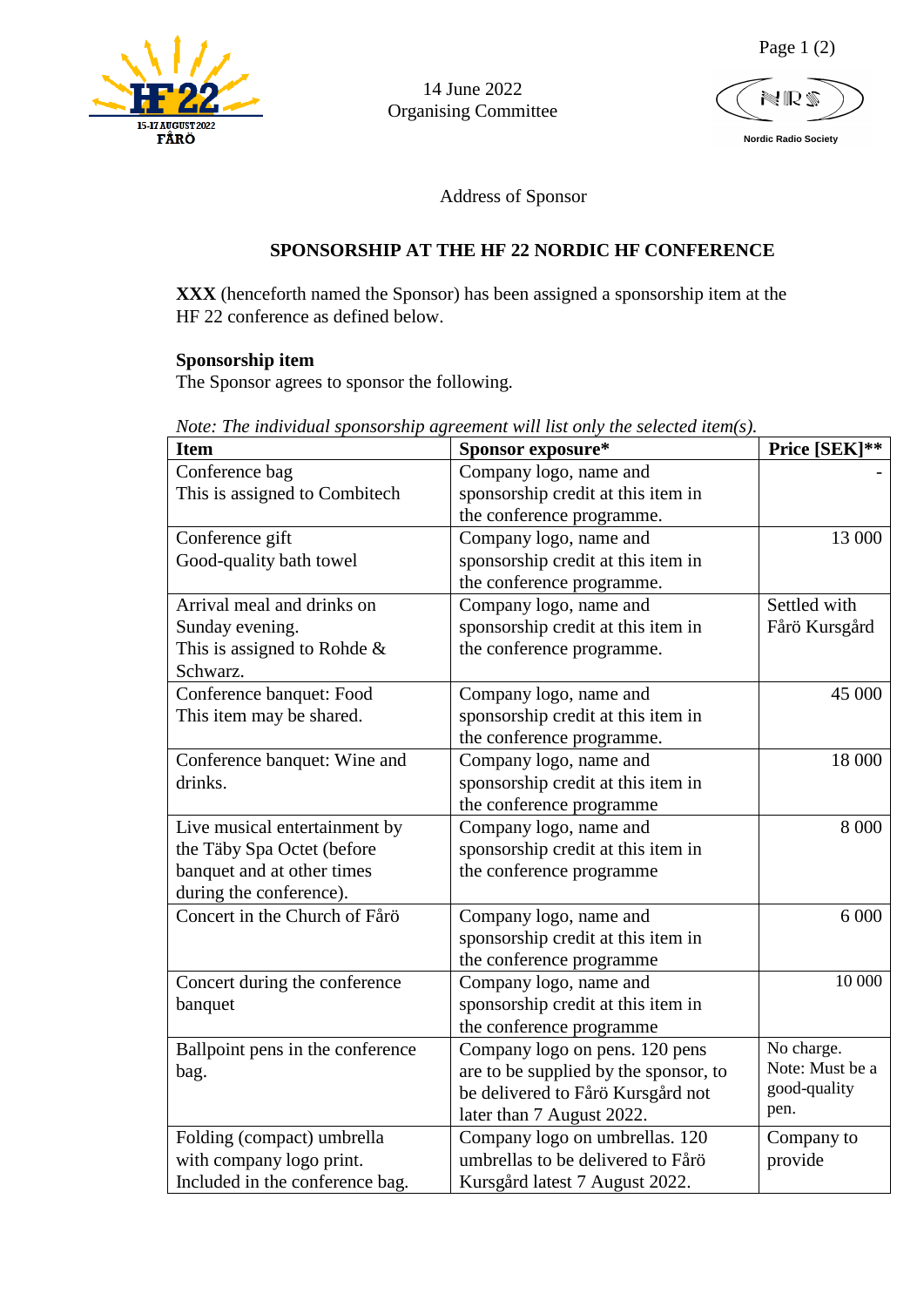

## 14 June 2022 Organising Committee

N ID

 **Nordic Radio Society**

| <b>Item</b>                      | Sponsor exposure*                  | Price [SEK]** |
|----------------------------------|------------------------------------|---------------|
| CD with HF 22 Conference         | Company logo on CD                 |               |
| Proceedings. Included in the     |                                    |               |
| conference bag. This is assigned |                                    |               |
| to Combitech.                    |                                    |               |
| Printed document with            | Company logo, name and             | 35 000        |
| conference proceedings           | sponsorship credit at this item in |               |
|                                  | the conference programme and in    |               |
|                                  | the Proceedings.                   |               |
| Guided bus tour around the       | Company logo, name and             | 10 700        |
| island of Fårö                   | sponsorship credit at this item in |               |
|                                  | the conference programme.          |               |
|                                  | Handout of small company gift to   |               |
|                                  | participants in tour if desired.   |               |
| Best Paper Award, a Gotland      | "HF 22 Best Paper Award".          | 5 000         |
| ram mounted on a wooden base     | Company logo, name and             |               |
| plate with a sign stating its    | sponsorship credit at this item in |               |
| significance.                    | the conference programme. Credits  |               |
|                                  | will be given at the award         |               |
|                                  | ceremony.                          |               |
| Gift of appreciation to all      | Company name and logo on the       | 25 000        |
| speakers and conference          | envelope of the serigraphy.        |               |
| personnel. A limited-edition     | Company logo, name and             |               |
| serigraphy with Fårö-inspired    | sponsorship credit at this item in |               |
| motif made by Karin Walde.       | the conference programme.          |               |

\* In addition: All sponsors will be listed with their company names and links to their websites on the Nordic HF website, [www.nordichf.org.](http://www.nordichf.org/)

\*\* Swedish VAT of 25% will be added on stated amount.

### **Agreement**

The Organisers require that the Sponsor signs and returns a copy of this document to the Conference Secretariat as an acceptance of the terms stated in this document.

### **Payment**

Payment shall be effected against invoice.

Welcome to the HF 22 conference.

Anders Wigh Organising Committee

The Sponsorship Agreement, under the terms stated above, is hereby confirmed:

| Place |  |
|-------|--|
|       |  |

.................................................................. Signature